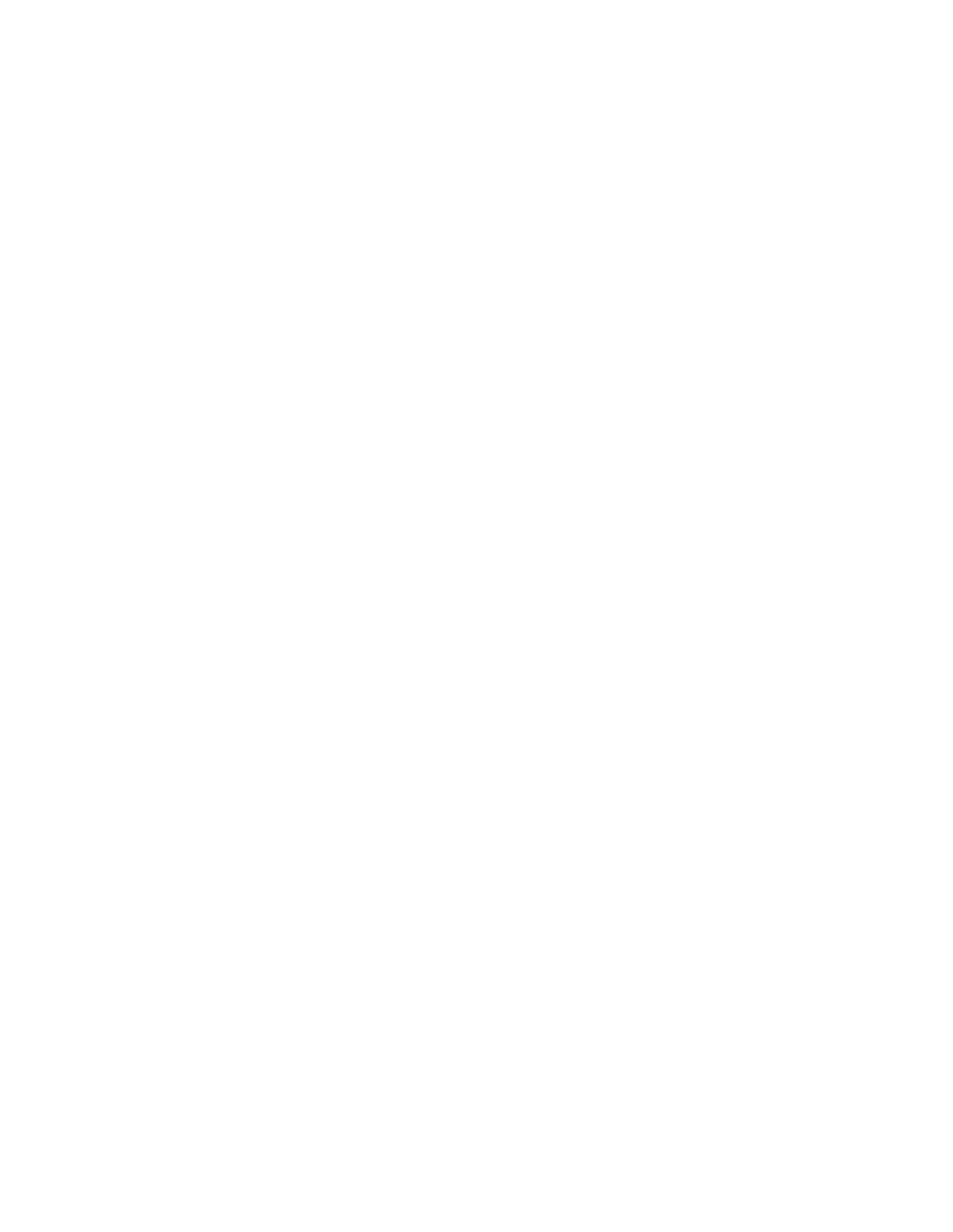# **CONTENTS**

| Ι.  | <b>Introduction</b>                                                                                                                                                                                                                                                  | 1              |
|-----|----------------------------------------------------------------------------------------------------------------------------------------------------------------------------------------------------------------------------------------------------------------------|----------------|
| П.  | <b>Federal and State Requirements</b><br>Public Participation Requirements for the Regional Transportation Plan<br>Additional Sustainable Communities Strategy Participation Requirements                                                                            | $\overline{2}$ |
| Ш.  | <b>Sustainable Communities Strategy Public Participation Plan</b><br><b>Notifications</b><br>Outreach<br><b>Public Agency Consultation</b><br>Public Workshops<br><b>Public Review and Comment Period</b><br><b>Informational Meetings</b><br><b>Public Hearings</b> | 4              |
| IV. | <b>RTP Public Outreach Strategy</b><br>Objectives<br><b>Key Messages</b><br><b>Visuals</b><br><b>Key Groups</b><br>Approach<br>Timeline                                                                                                                              | 6              |
| V.  | <b>Performance Measures</b>                                                                                                                                                                                                                                          | 12             |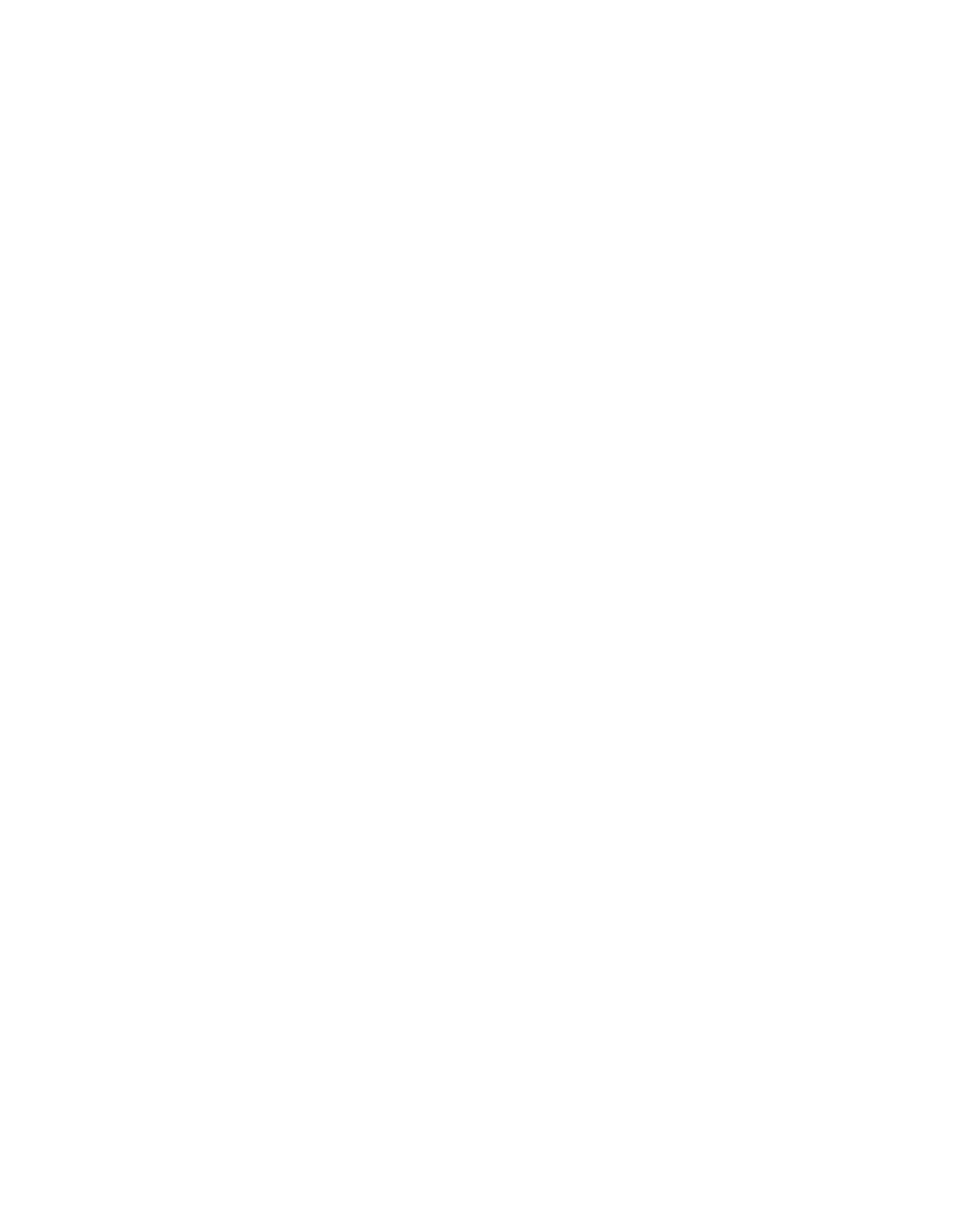# **I. INTRODUCTION**

Merced County Association of Governments (MCAG) is required by federal and state law to prepare a Regional Transportation Plan (RTP), and the RTP is required by state law (Senate Bill 375) to contain a Sustainable Communities Strategy (SCS) or an Alternative Planning Strategy (APS).

The RTP is MCAG's long-range planning document that specifies the policies, projects, and programs needed over a 20-year period to maintain, manage, and improve the region's transportation systems. The purpose of the RTP is to establish regional goals, identify present and future needs, deficiencies, and constraints, analyze potential solutions, estimate available funding and propose investments. The purpose of the SCS is to demonstrate how a feasible combination of future land use patterns and transportation investments may result in greenhouse gas emission reductions that meet targets set by the California Air Resources Board. If the targets cannot be met, an APS must be prepared. An APS does not need to meet the same feasibility standards required in the SCS.

This document, the 2018 RTP Public Outreach Strategy and SCS Public Participation Plan, outlines MCAG's approach to comprehensive public engagement throughout the development of the RTP/SCS. The goal of the public outreach effort is to ensure that stakeholders, elected officials and interested members of the community have ample opportunity to understand and provide meaningful input into the region's transportation planning process.

Finally, it is important to note that the SCS public participation plan included in this Public Outreach Strategy is complementary to, but distinct from, MCAG's federally required Public Participation Plan (PPP) which was updated in 2016. The following SCS public participation plan concerns the 2018 RTP/SCS cycle specifically, whereas MCAG's PPP details how MCAG meets federal and state requirements for public participation in all aspects of transportation planning.

For more information about MCAG's Public Participation Plan (September 2016), visit <http://www.mcagov.org/243/Public-Participation-Plan> or contact Stacie Dabbs at (209)723-3153 or [stacie.dabbs@mcagov.org.](mailto:stacie.dabbs@mcagov.org)

To summarize, this document includes two components:

- 1. Regional Transportation Plan Outreach Strategy
- 2. Sustainable Communities Strategy Public Participation Plan

Numerous abbreviated names and acronyms are used throughout this document. The table to the right summarizes these abbreviations for quick reference.

| <b>Acronym</b> | <b>Full Name</b>                                |
|----------------|-------------------------------------------------|
| <b>APS</b>     | <b>Alternative Planning Strategy</b>            |
| <b>PPP</b>     | <b>Public Participation Plan</b>                |
| <b>SCS</b>     | Sustainable Communities Strategy                |
| <b>MCAG</b>    | <b>Merced County Association of Governments</b> |
| <b>MPO</b>     | <b>Metropolitan Planning Organization</b>       |
| <b>RTP</b>     | Regional Transportation Plan                    |
| <b>RTPA</b>    | <b>Regional Transportation Planning Agency</b>  |
| <b>RHNA</b>    | <b>Regional Housing Needs Assessment</b>        |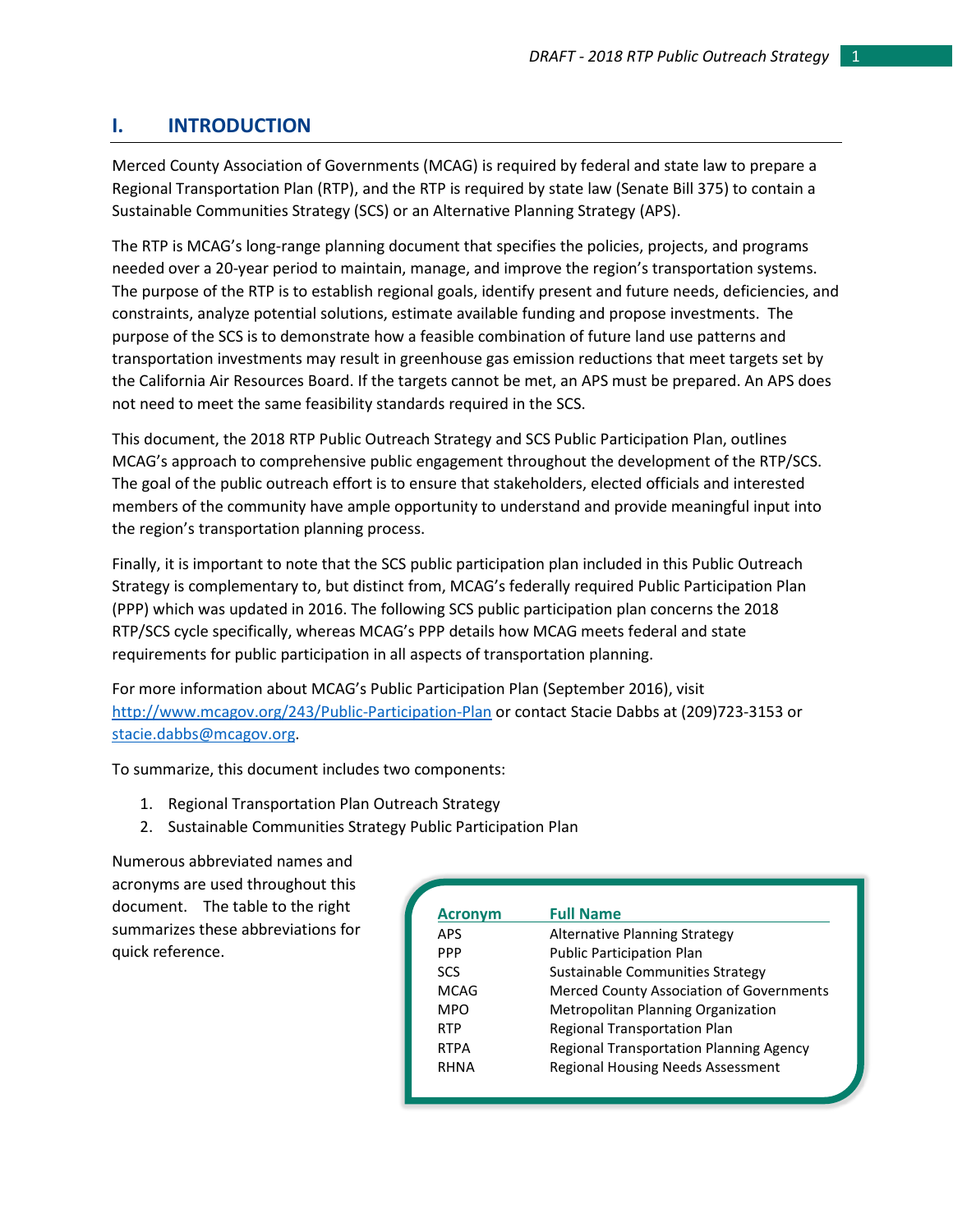# **II. FEDERAL AND STATE REQUIREMENTS**

# **Public Participation Requirements for the Regional Transportation Plan**

This RTP Public Outreach Strategy outlines MCAG's commitment to meeting and exceeding federal public participation requirements concerning participation and consultation as per Title 23 CFR Part 450.316.

- The MPO shall develop and use a documented participation plan that defines a process for providing citizens, affected public agencies, representatives of public transportation employees, freight shippers, providers of freight transportation services, private providers of transportation, representatives of users of public transportation, representatives of users of pedestrian walkways and bicycle transportation facilities, representatives of the disabled, and other interested parties with reasonable opportunities to be involved in the metropolitan transportation planning process.
- When significant written and oral comments are received on the draft RTP and as a result of the participation process or the interagency consultation process, a summary, analysis and report of the proposed comments shall be made as part of the final RTP.
- The public participation plan should be prepared prior to the development of the RTP. The opportunity for public input will be provided through a 45-day comment period before the MPO/RTPA board adopts the plan.

*MCAG's Public Participation Plan was adopted September 22, 2016 following a 45-day public comment period– this RTP public outreach strategy and SCS public participation plan is a supplemental document to that plan.* 

- Visualization techniques should be used to describe the RTP. Such techniques range from a simple line drawing or hand written chart to web cast public meetings and GIS modeling and computer generated maps. The specific type of visualization technique is determined by the MPO/RTPA.
- The public participation plan and the draft and adopted RTP shall be posted on the MPO/RTPA's website to the maximum extent practicable and for the life of the RTP.

*MCAG's public participation plan can be found at[: http://www.mcagov.org/243/Public-](http://www.mcagov.org/243/Public-Participation-Plan)[Participation-Plan.](http://www.mcagov.org/243/Public-Participation-Plan) All information related to the development of the current RTP/SCS, including the draft and final plan can (when available) be found at: [http://www.mcagov.org/216/RTP.](http://www.mcagov.org/216/RTP)* 

• It is recommended MPOs/RTPAs place hard copies of the draft and adopted copies of RTPs in locations where the public would have access to these documents.

> *Hard copies of the draft and adopted RTP/SCS are available at MCAG, 369 W. 18th Street, Merced CA 95340.*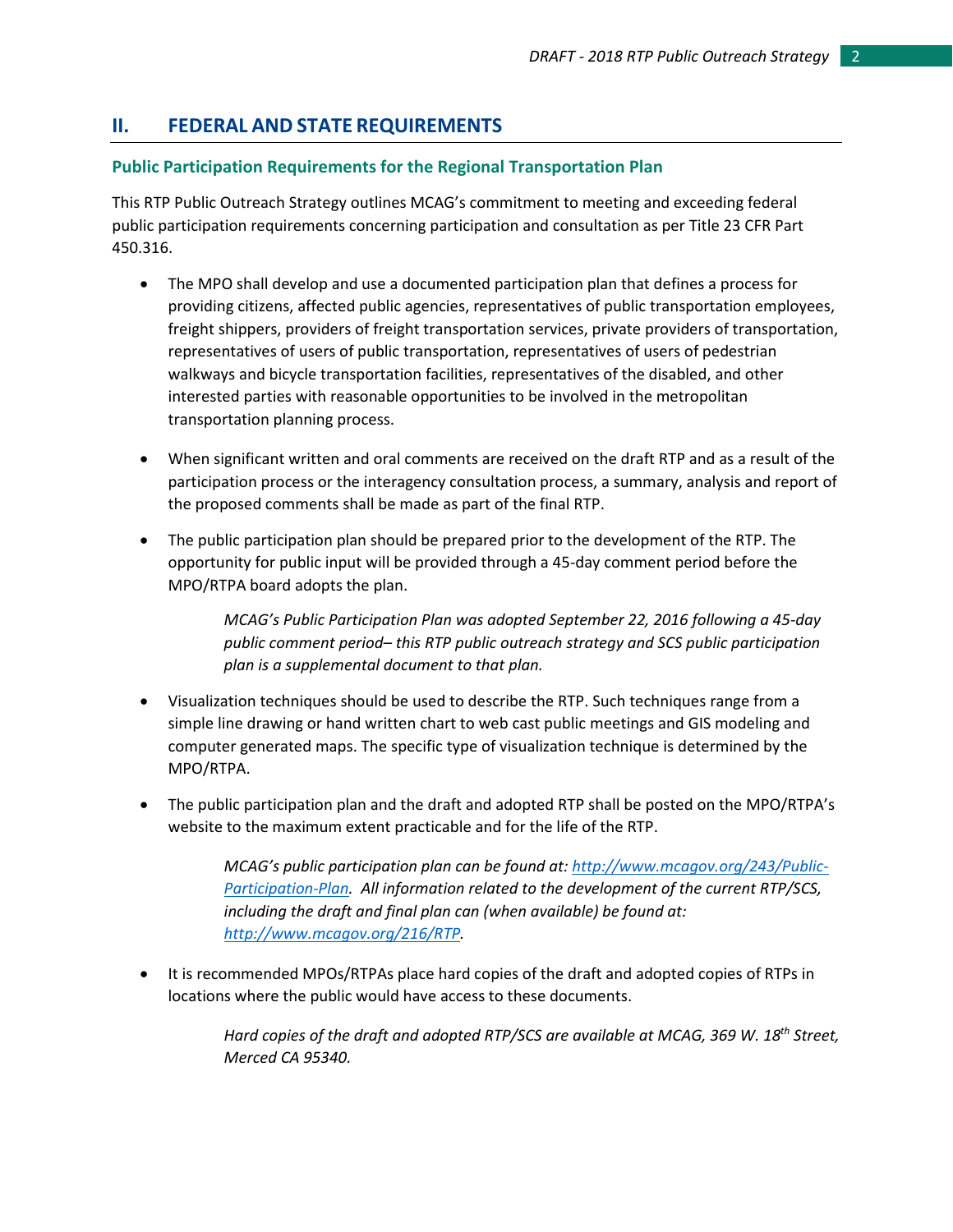- The MPO shall, to the extent practicable, develop a documented process that outlines roles, responsibilities, and key decision points for consulting with other governments and agencies.
- MPOs and RTPAs are also encouraged to involve the media, including ethnic media as appropriate, as a tool to promote public participation in the RTP development, review and commenting process.

# **Additional Sustainable Communities Strategy Public Participation Requirements**

California law, as per SB 375, requires that regional agencies provide opportunities for input by local officials and the public into the development of the sustainable communities strategy (SCS) and the alternative planning strategy (APS), if one is prepared.

The key public participation requirements for these processes include:

**Sustainable Communities Strategy Public Participation Plan.** Each MPO must adopt a public participation plan for the development of the sustainable communities strategy and, if applicable, the APS. Actions the regional agency intends to make to meet this requirement can be incorporated into the public outreach strategy for the RTP. The SCS public participation plan is not required to be reviewed or approved by any state agency.

The public participation plan for the sustainable communities strategy must include all of the following:

- Outreach to encourage the active participation of a broad range of stakeholder groups in the planning process, including but not limited to:
	- o Affordable housing
	- o Transportation
	- o Neighborhood and community groups
	- o Environmental advocates
	- o Developers and Landowners
	- o Broad-based business organizations
	- o Commercial property interests
	- o Homeowner associations
- Consultation with congestion management agencies, transportation agencies and transportation commissions.
- Workshops throughout the region to provide the public with the information and tools necessary to provide a clear understanding of the issues and policy choices. At least one (1) workshop in each county. At least three (3) workshops in counties with a population greater than 500,000. To the extent practicable, the workshops should include urban simulation computer modeling to create visual representations of the SCS and the APS, if applicable.
- Preparation and circulation of a draft SCS (and APS, if applicable) not less than 55 days before adoption of the final RTP.
- For a single county MPO, at least two (2) public hearings on the draft SCS (and APS, if applicable) shall be held. To the maximum extent feasible, the hearings shall be in different parts of the region to maximize the opportunity for participation.
- A process enabling the public to provide a single request to receive notices, information and updates.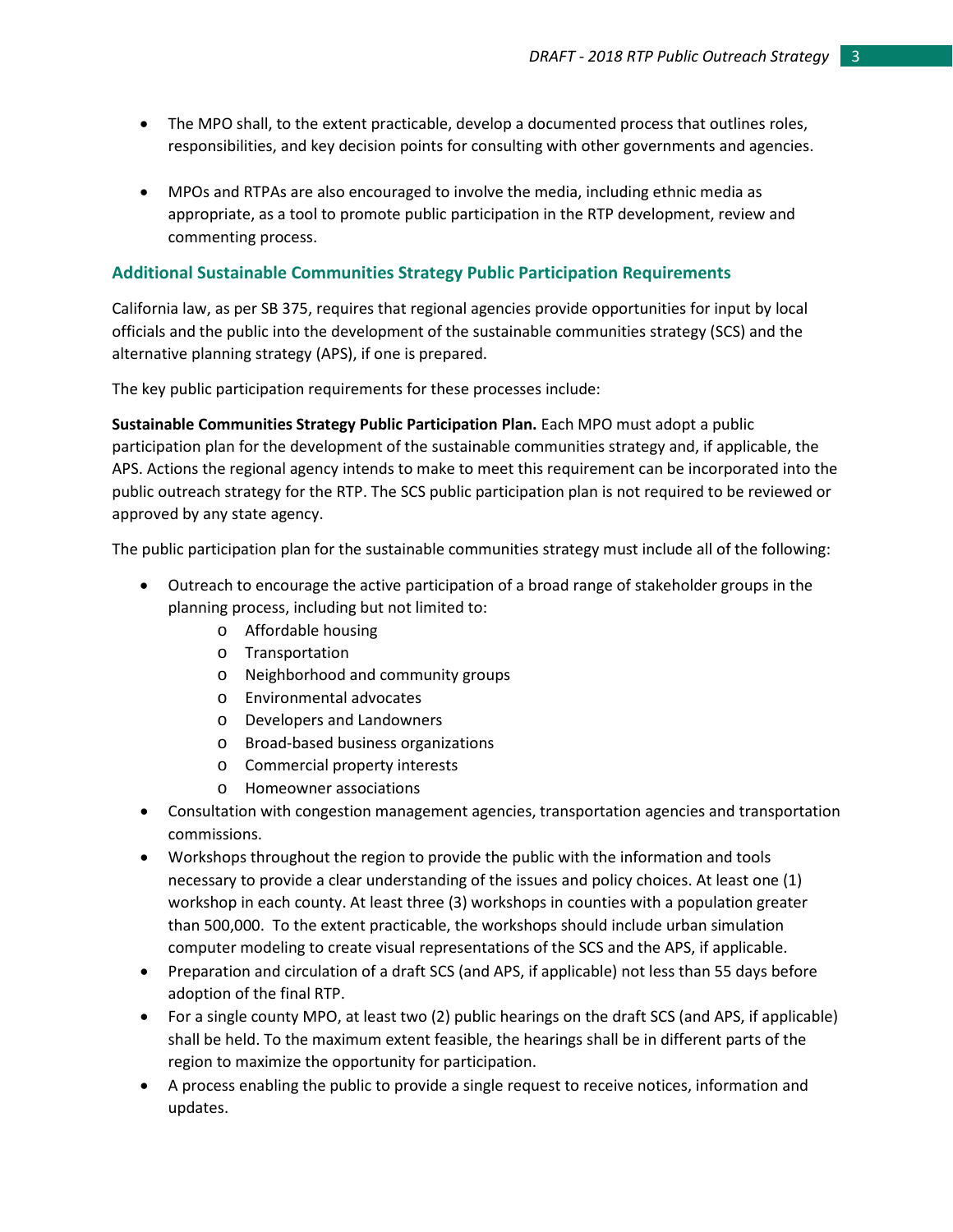**City and County Informational Meetings.** Pursuant to Government Code Section 65080(b)(2)(E), MPOs must conduct at least two (2) informational meetings in their respective regions for members of boards of supervisors and city councils. The purposes of the meeting are to present a draft of the SCS to council and board members and to solicit and consider their input and recommendations. An MPO may conduct only one (1) informational meeting if it is attended by representatives of the county board of supervisors and city council members representing a majority of the population of the incorporated areas of that county.

While local elected officials serve on regional agency boards, expanded consultation is required to provide outreach to all local elected officials and their member jurisdictions affected by the SCS.

**Outreach to other key decision-makers.** Pursuant to Government Code Section 65080(b)(2)(G), in preparing an SCS, the MPO shall consider spheres of influence that have been adopted by Local Agency Formation Commissions (LAFCOs) within the region. MPOs should also consult with LAFCOs regarding special districts within the region that provide property-related services such as water or wastewater services, and should consult with these regional special districts, as appropriate, during the development of an SCS.

Additionally, MPOs should consider consultation with school districts within their region during the development of the RTP/SCS as school-related trips constitute a significant portion of all vehicle trips.

**Interagency Coordination.** Throughout the RTP/SCS development process, advanced and continuous coordination with all appropriate federal and state agencies is highly recommended. MPO development of the RTP/SCS should include interagency coordination with, but not limited to, the following entities:

- Federal agencies including:
	- o Federal Highway Administration (FHWA)
	- o Environmental Protection Agency (EPA)
	- o Federal Transit Administration (FTA)
- State agencies including:
	- o California Department of Housing and Community Development (HCD)
	- o California Air Resources Board (CARB)
	- o California Department of Transportation (Caltrans)
- Appropriate resource agencies
- Adjacent MPOs and RTPAs with which the MPO shares a significant amount of interregional travel.

MPOs are also encouraged to work with HCD to incorporate the appropriate Regional Housing Needs Allocation (RHNA) within their RTPs.

# **III. SUSTAINABLE COMMUNITIES STRATEGY PUBLIC PARTICIPATION PLAN**

The following section outlines MCAG's approach to meeting and exceeding the requirements described above related to engaging the general public and a broad range of stakeholders in the development of the region's 2018 Sustainable Communities Strategy.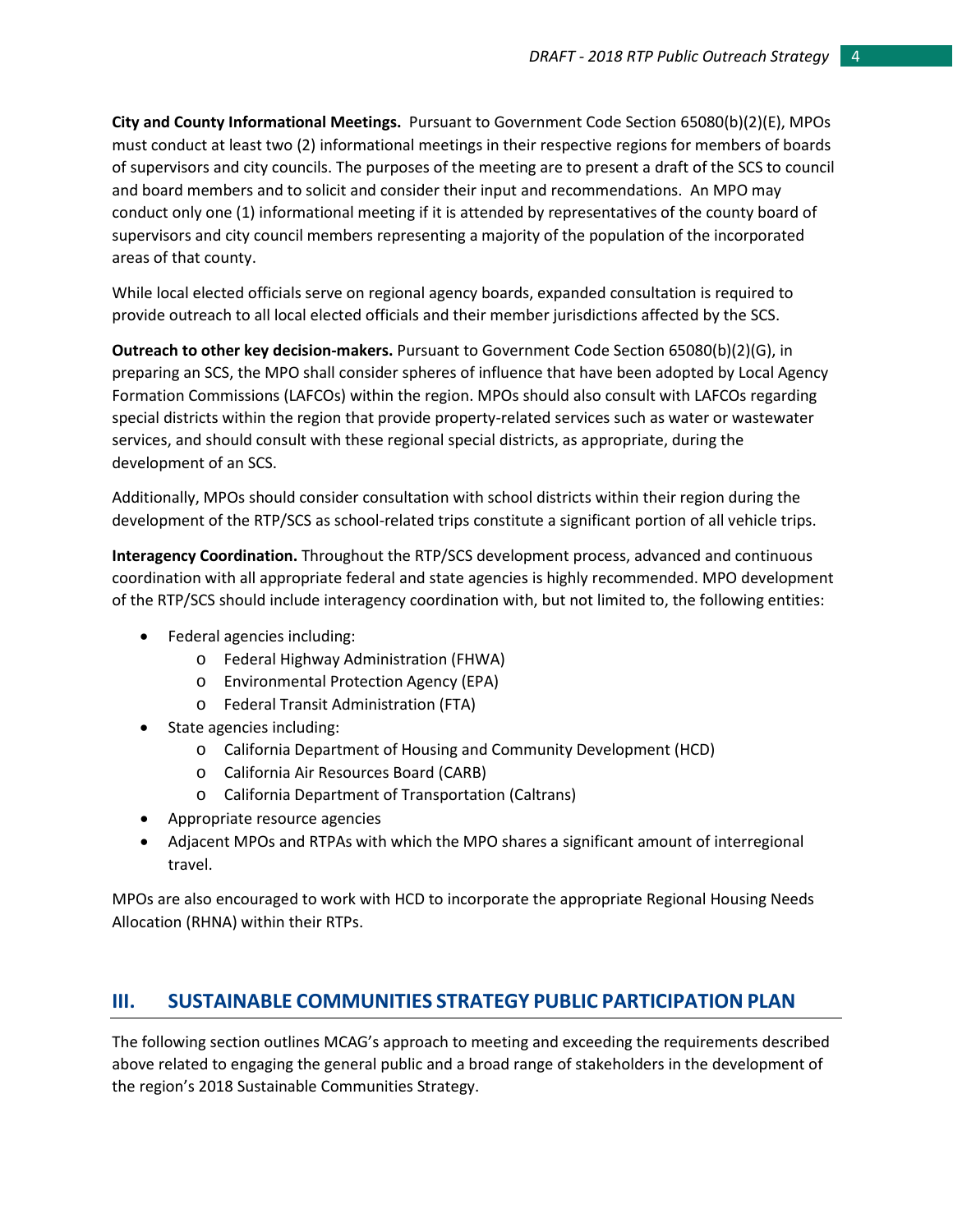# **Notifications**

Any interested party may make a request to receive meeting notices, information and updates on the development of the RTP and SCS by contacting Stacie Dabbs at [stacie.dabbs@mcagov.org](mailto:stacie.dabbs@mcagov.org) or Anthony Zepeda at [anthony.zepeda@mcagov.org](mailto:anthony.zepeda@mcagov.or), or by calling (209)723-3153. Requests can also be made in writing to MCAG, 369 W. 18<sup>th</sup> Street, Merced CA 95340. All meeting notifications will also be posted on the MCAG website a[t www.mcagov.org.](http://www.mcagov.org/)

#### **Outreach**

As outlined in the following section related to RTP outreach and consistent with the agency's adopted federal Public Participation Plan (September 2016), MCAG is committed to a robust public engagement effort to encourage the active participation of a broad range of stakeholders in the RTP/SCS development process. See page 7 of this document for a list of specific key groups to be targeted throughout the development and adoption of the RTP/SCS.

#### **Public Agency Consultation**

MCAG will consult with transportation agencies, transportation commissions, and other public agencies as noted throughout this document and in the agency's full Public Participation Plan (September 2016).

#### **Public Workshops**

MCAG will hold a total of six (6) public workshops throughout the RTP/SCS development process. A workshop will be held in Merced, Los Banos and Livingston/Delhi during each of the two key phases of public outreach (Phase 1: Visioning and Education, and Phase 2: Transportation and Land Use/Scenarios). The purpose of the public workshops will be to educate audiences about key transportation planning concepts and greenhouse gas emission targets, to foster a better understanding of the RTP and SCS, and to build awareness of the importance of robust and meaningful public input in the development of the document. MCAG is committed to using visualization tools and techniques such to help participants develop a clear understanding of the issues and policy choices. Spanish translation services and materials will be provided.

#### **Public Review and Comment Period**

MCAG will prepare and circulate the draft RTP, including the draft SCS, at least 55 days before adopting the final RTP.

# **Informational Meeting(s)**

MCAG will conduct an informational meeting on the draft RTP and SCS with members of the Merced County Board of Supervisors and the six City Councils to present key concepts, help foster a greater understanding of policy choices, and to solicit input and recommendations. A second informational meeting will be held if the first is not attended by representatives of the Board of Supervisors and City Council members representing a majority of the cities with a majority of the region's incorporated population. (Note: any combination of four cities that includes the City of Merced could satisfy this majority requirement). Notice of these informational meetings will be sent to the clerks of the seven (7) jurisdictions in Merced County: City of Merced, City of Atwater, City of Livingston, City of Gustine, City of Los Banos, City of Dos Palos and the County of Merced.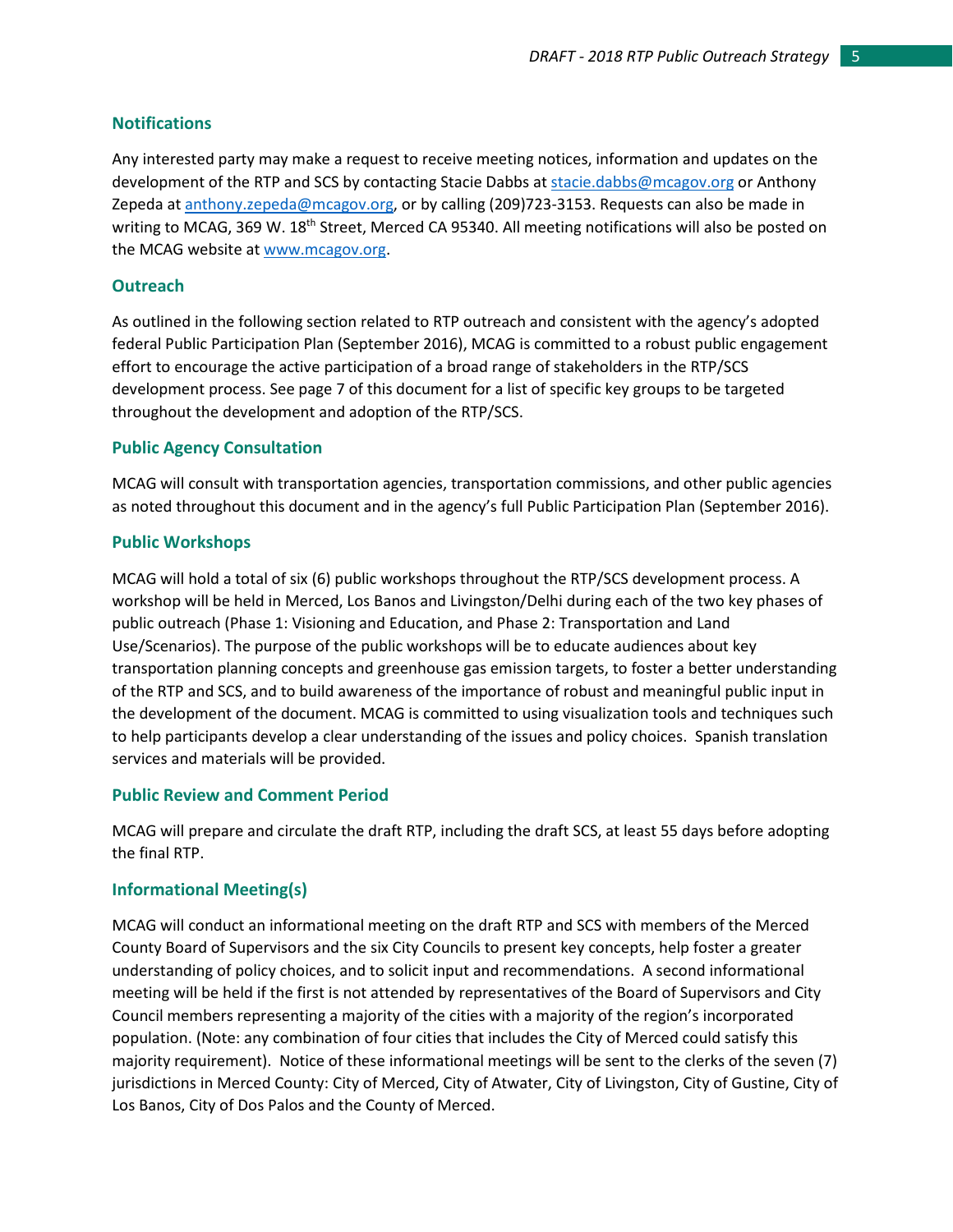# **Public Hearings**

MCAG will hold two (2) public hearings on the draft RTP and draft SCS. These hearings will be publicly noticed in local newspapers and will be held in the east and west sides of the county.

# **IV. RTP PUBLIC OUTREACH STRATEGY**

The MCAG Public Participation Plan (September 2016) outlines the federal and state requirements for public participation and provides guidance on the types of tools and approaches that may be used throughout the various transportation planning processes. The following section of this document focuses on the specific strategy and themes that MCAG will use as it prepares the 2018 RTP/SCS.

# **Objectives**

MCAG sought to satisfy several objectives when developing this RTP Public Outreach Strategy and SCS Public Participation Plan.

- Build awareness and understanding of the RTP and SCS
- Solicit meaningful input from a broad range of groups and individuals with an emphasis on engaging historically marginalized and/or under-represented populations
- Stimulate dialogue and enhance understanding about the transportation challenges facing the Merced County region
- Incorporate lessons learned from the previous RTP/SCS cycles
- Build support for and understanding of the transportation improvements outlined in the RTP/SCS

# **Key Messages**

- Public participation and input matters.
- The RTP/SCS is not just about transportation.
- The RTP/SCS positions our communities for future economic development and funding opportunities.
- The RTP/SCS is the primary document that guides future transportation investment decisions.

# **Visuals**

- Fact sheets that simplify complex issues
- Maps and charts
- Surveys paper and electronic (mobile friendly)
- User-friendly RTP/SCS web page

# **Key Groups**

# **Elected Officials/Public Agencies**

- Merced County Board of Supervisors
- City Councils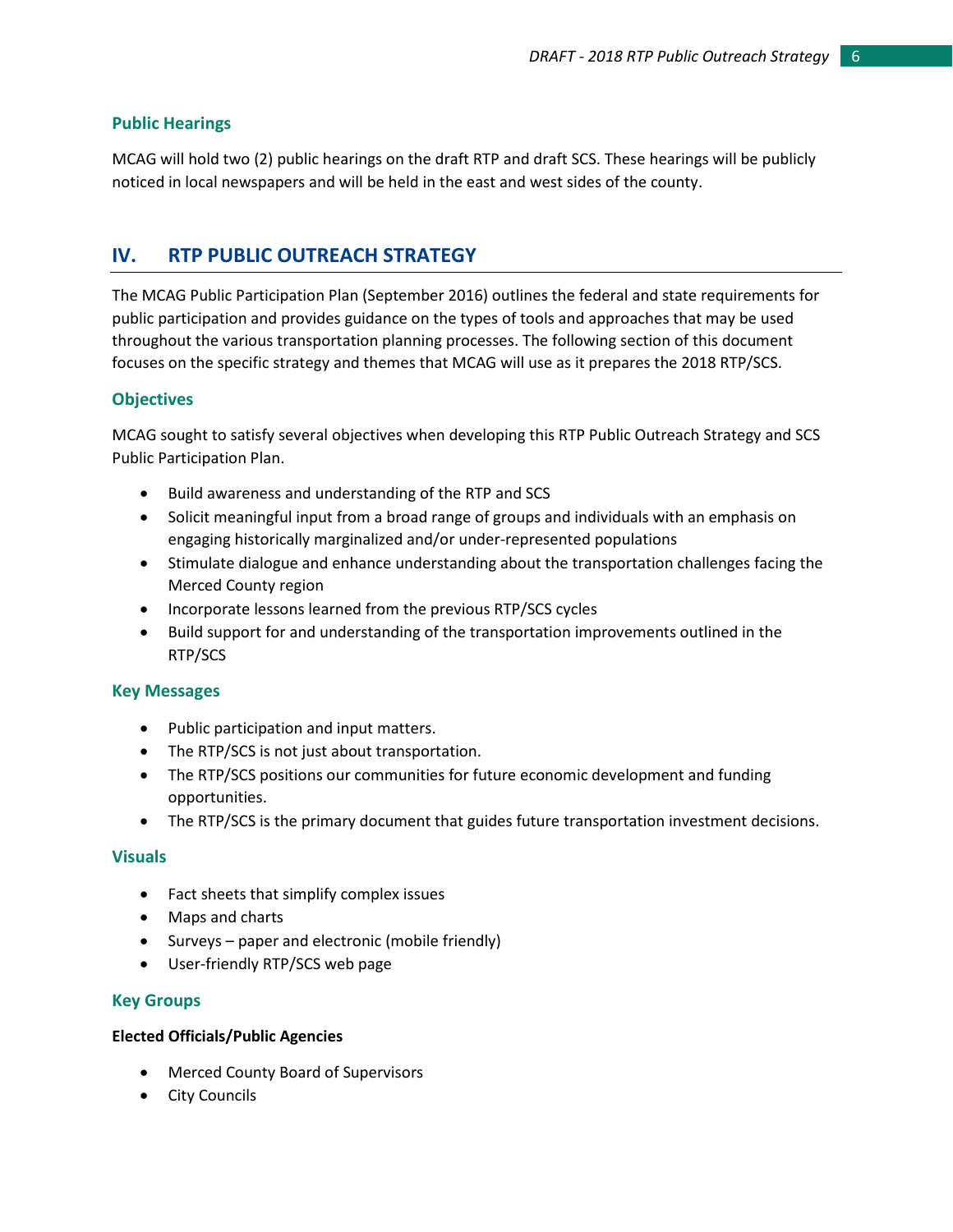- Municipal Advisory Committees
- LAFCO
- School Districts
- University of California, Merced
- Merced College
- San Joaquin Rail JPA
- High Speed Rail Authority

#### **Private Sector and Industry**

- Chambers of Commerce
- Farm Bureau
- Association of Realtors
- Building Industry Association
- Dignity Health

#### **Community Based Organizations, Non-Profit Organizations and Service Clubs**

- Rotary, Kiwanis, Soroptimist, etc
- Bicycle Coalition
- League of Women Voters
- Sierra Club
- Golden Valley Health Centers
- United Way / Building Healthy Communities

#### **MCAG committees**

- Citizens Advisory Committee
- Technical Review Board
- Technical Planning Committee
- Social Services Transportation Advisory Council
- 2014 APS/RTP Steering Committee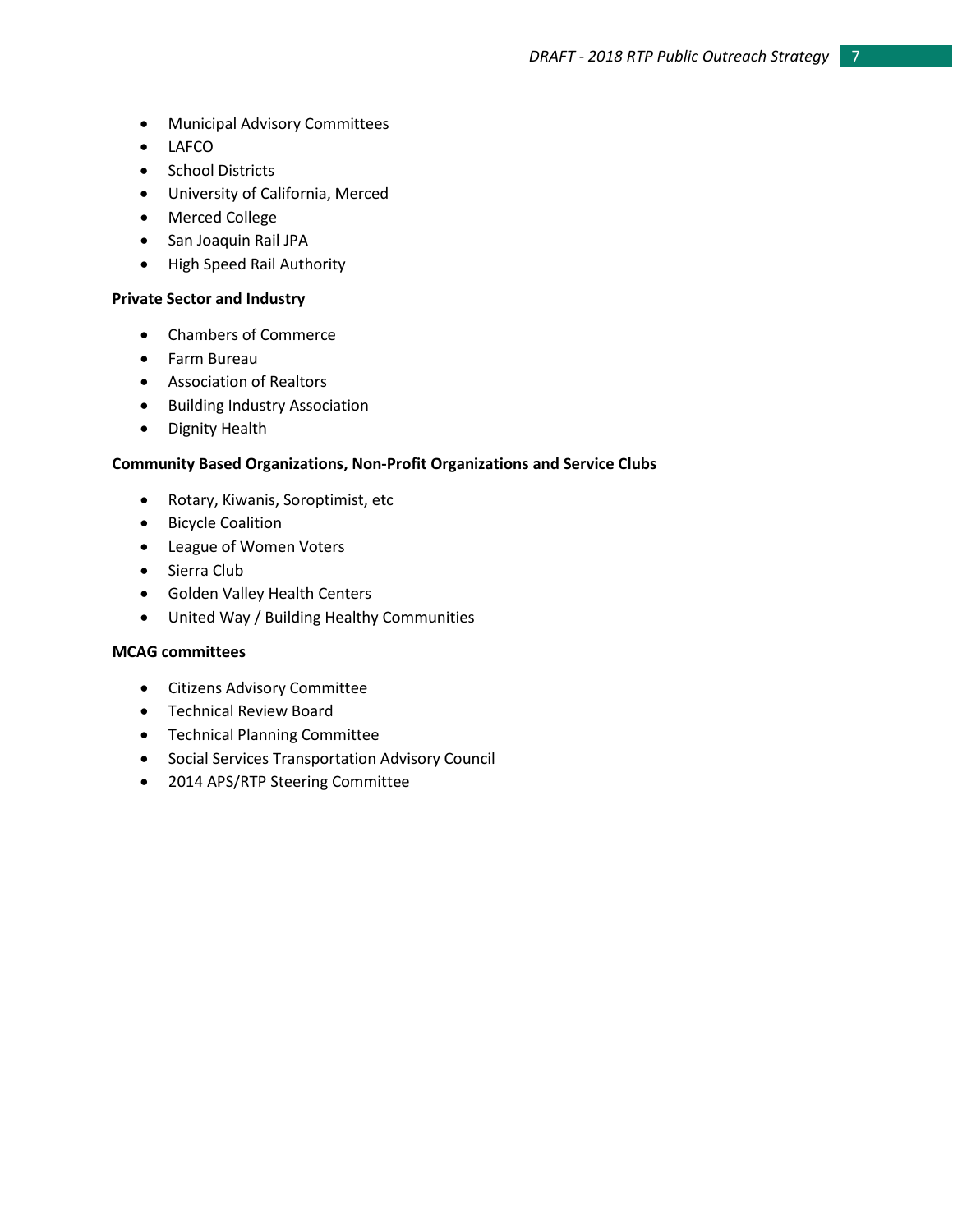| <b>GENERAL PUBLIC</b>                                                                                                                                                                                                                                                                                                                                                                            | <b>ELECTED OFFICIALS</b><br><b>&amp; PUBLIC</b><br><b>AGENCIES</b>                                                                                                                                                                                           | <b>PRIVATE SECTOR</b>                                                                                                                                                                                                                                              | <b>COMMUNITY</b><br><b>ORGANIZATIONS &amp;</b><br><b>INTEREST GROUPS</b>                                                                                                                                                                                                                                                                                                              | <b>MCAG</b><br><b>COMMITTEES</b>                                                                                                                                                             |  |  |  |  |
|--------------------------------------------------------------------------------------------------------------------------------------------------------------------------------------------------------------------------------------------------------------------------------------------------------------------------------------------------------------------------------------------------|--------------------------------------------------------------------------------------------------------------------------------------------------------------------------------------------------------------------------------------------------------------|--------------------------------------------------------------------------------------------------------------------------------------------------------------------------------------------------------------------------------------------------------------------|---------------------------------------------------------------------------------------------------------------------------------------------------------------------------------------------------------------------------------------------------------------------------------------------------------------------------------------------------------------------------------------|----------------------------------------------------------------------------------------------------------------------------------------------------------------------------------------------|--|--|--|--|
| <b>OBJECTIVES</b>                                                                                                                                                                                                                                                                                                                                                                                |                                                                                                                                                                                                                                                              |                                                                                                                                                                                                                                                                    |                                                                                                                                                                                                                                                                                                                                                                                       |                                                                                                                                                                                              |  |  |  |  |
| • Provide clear<br>information<br>about public<br>engagement<br>opportunities<br>• Educate on key<br>RTP/SCS<br>concepts<br>• Engage in<br>visioning efforts<br>• Collect<br>meaningful input<br>to determine the<br>preferred<br>scenario<br>Ensure<br>participation of<br>historically<br>marginalized or<br>under-<br>represented<br>groups<br>Collect input on<br>$\bullet$<br>draft RTP/SCS | • Educate on key<br>RTP/SCS<br>concepts<br>Engage in<br>٠<br>visioning efforts<br>Collect<br>meaningful<br>input to<br>determine the<br>preferred<br>scenario<br>• Collect input on<br>draft RTP/SCS<br>• Build<br>partnerships for<br>ongoing<br>engagement | Educate on key<br>RTP/SCS<br>concepts<br>Engage in<br>visioning efforts<br>Collect<br>meaningful input<br>to determine the<br>preferred<br>scenario<br>Collect input on<br>draft RTP/SCS<br><b>Build</b><br>$\bullet$<br>partnerships for<br>ongoing<br>engagement | • Educate on key<br>RTP/SCS<br>concepts<br>Engage in<br>visioning efforts<br>Collect<br>$\bullet$<br>meaningful input<br>to determine the<br>preferred<br>scenario<br>Collect input on<br>draft RTP/SCS<br>Ensure<br>participation of<br>historically<br>marginalized or<br>under-<br>represented<br>groups<br><b>Build</b><br>$\bullet$<br>partnerships for<br>ongoing<br>engagement | • Educate on key<br>RTP/SCS<br>concepts<br>Engage in<br>visioning efforts<br>• Collect<br>meaningful input<br>to determine the<br>preferred<br>scenario<br>Collect input on<br>draft RTP/SCS |  |  |  |  |
| <b>TOOLS</b>                                                                                                                                                                                                                                                                                                                                                                                     |                                                                                                                                                                                                                                                              |                                                                                                                                                                                                                                                                    |                                                                                                                                                                                                                                                                                                                                                                                       |                                                                                                                                                                                              |  |  |  |  |
| • RTP/SCS<br>webpage<br>Electronic<br>newsletter<br>Surveys<br>Community<br>workshops<br>Community<br>events/meetings<br>• Public hearings                                                                                                                                                                                                                                                       | RTP/SCS<br>$\bullet$<br>webpage<br>Electronic<br>newsletters<br>Surveys<br><b>Presentations at</b><br>existing<br>meetings<br>Advisory<br>committee or<br>working group                                                                                      | RTP/SCS<br>webpage<br>Electronic<br>newsletter<br>Surveys<br>Speakers bureau<br>• Advisory<br>committee<br>Focus groups                                                                                                                                            | • RTP/SCS<br>webpage<br>Electronic<br>newsletter<br>• Surveys<br>Speakers bureau<br>Presentations at<br>existing<br>meetings<br>• Advisory<br>committee<br>• Focus groups                                                                                                                                                                                                             | • RTP/SCS<br>webpage<br>Electronic<br>newsletter<br>• Surveys<br>Presentations at<br>existing meetings<br>• Advisory<br>committee or<br>working group                                        |  |  |  |  |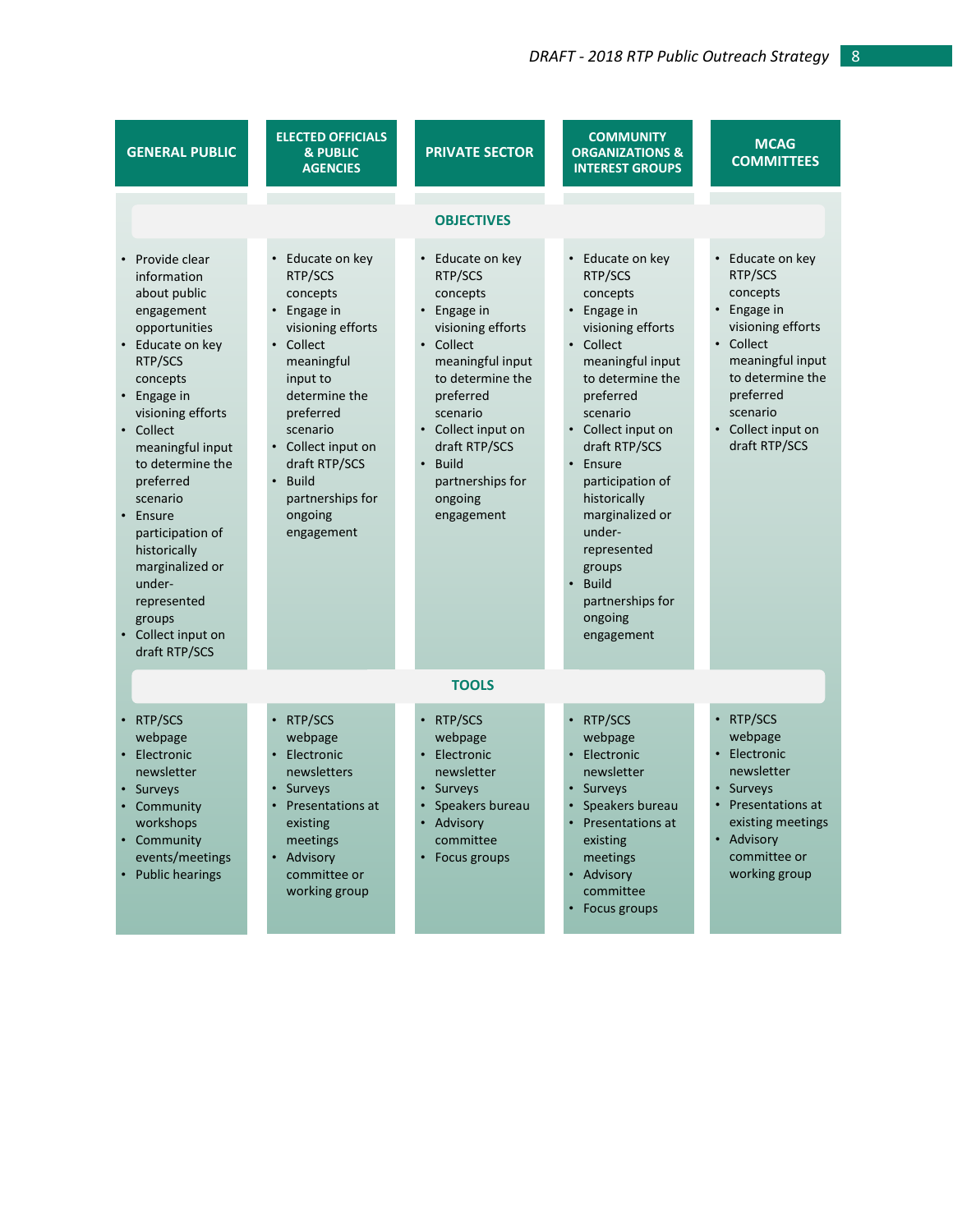# **Approach**

This RTP Public Outreach Strategy and SCS Public Participation Plan is structured around three main phases of public outreach during the RTP/SCS development process:

# **Phase 1: Visioning and education** (Winter 2016-17)

- o Education- What is the RTP and the SCS? Why are they important?
- o Visioning Gather input on:
	- **E** community values, goals, concerns
	- **transportation and housing preferences and goals**

# **Phase 2: Transportation/land use scenario options** (Summer 2017)

- o Scenarios- Offer options with visualization tools
	- **Interactive mapping of future land use**
	- Sets of transportation investments
- o Select preferred scenario Use interactive tools
	- **EXECUTE:** Clickers or other interactive process
	- Explore implications of those choices and trade-offs

# **Phase 3: Public Comment: Draft RTP/SCS and preferred transportation/land use scenario** (Winter/Spring 2018)

MCAG will use several key strategies to implement the three phases of this RTP/SCS outreach effort. These strategies include, but are not limited to, the following:

# **Stakeholder/Focus Groups**

To consult and coordinate the development of the RTP and SCS with stakeholders interested or involved with plans or projects related to specific areas of industry, MCAG will work with existing organizations where possible. For specific industries that currently do not have existing organizations, MCAG will organize focus groups. Between these two approaches, MCAG intends to involve representatives from the following areas:

- **Transportation** 
	- o Non-Motorized Transportation: users and providers of bicycle and pedestrian facilities
	- o Rail: providers and users of rail service and freight shipping
	- o Aviation: Merced Regional Airport and Castle Airport
	- o Transit: providers and users of public, private and school transit services (urban and rural) and public transportation employees, taxi company representatives, bus operators, vanpool companies, etc.
	- o Trucking companies and associations
- Environment and Natural Resources
	- o San Joaquin Valley Air Pollution Control District
	- o Environmental resource agencies
	- o Community groups with an environmental focus
- Business and Industry
	- o Large employers
	- o Chambers of commerce
	- o Business organizations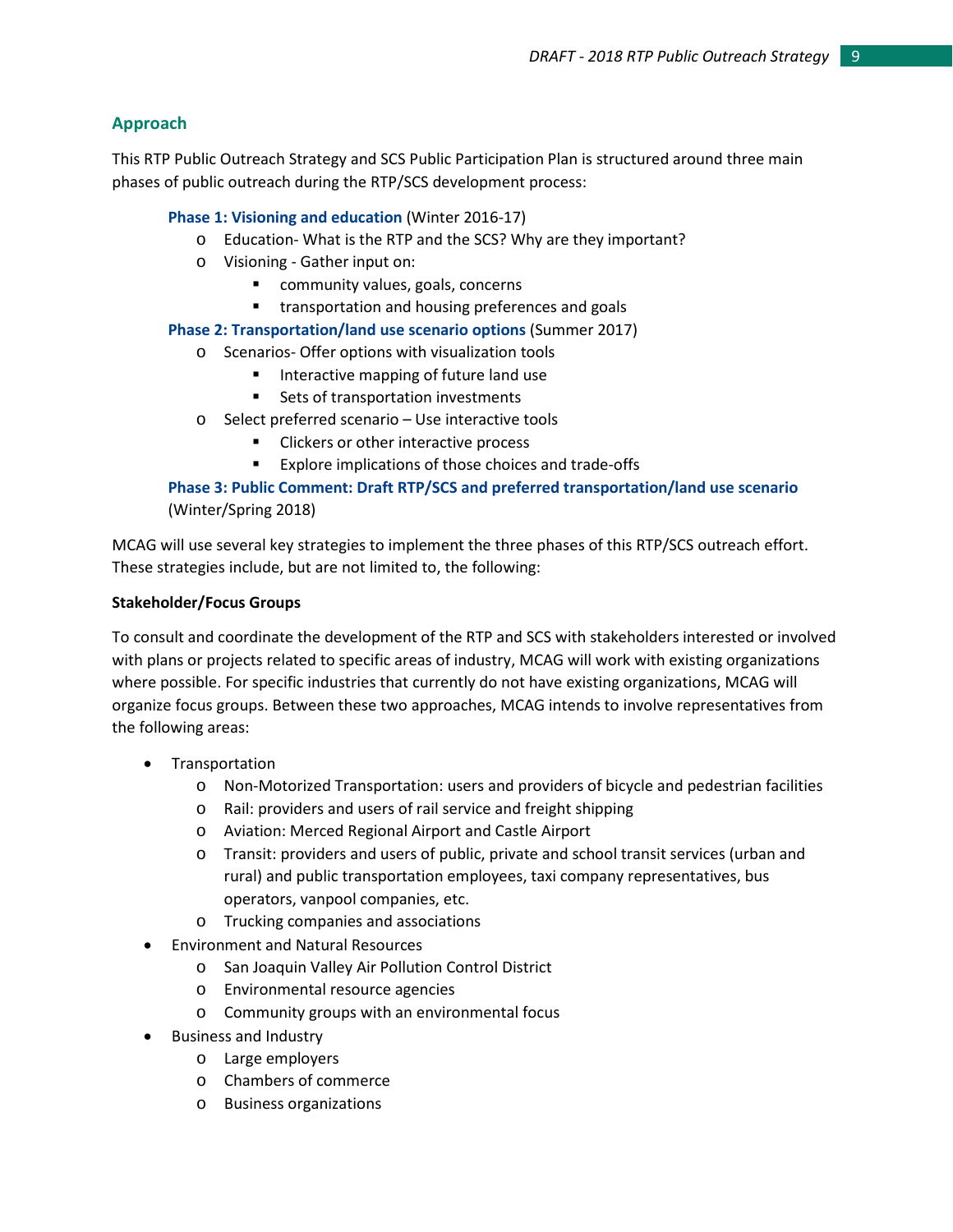- o Developers
- o Housing/Real Estate
- Social Equity and Community Health
	- o Representatives of the disabled and elderly population including MCAG's Social Services Transportation Advisory Council
	- o Community organizations with a social justice/social equity focus
	- o United Way / Building Healthy Communities
	- o local hospitals, clinics and other healthcare providers
- **Education** 
	- o UC Merced
	- o Merced College
	- o Merced County Office of Education
	- o School districts

# **Advisory Committee**

MCAG will form a committee to support MCAG staff and standing committees in the development and preparation of the 2018 Regional Transportation Plan and Sustainable Communities Strategy. This committee will be a key advisory committee as it will consider technical issues and policy choices, and provide recommendations via consensus to MCAG's standing committees throughout the development process to help inform and prepare the MCAG Governing Board for action on the final RTP/SCS.

The Advisory Committee will be comprised of no more than two representatives from each of the stakeholder/focus groups, as well as, at least one representative from the Citizens Advisory Committee, the Technical Planning Committee, the Technical Review Board and the Governing Board.

#### **Surveys**

MCAG may utilize a survey tool to solicit input from the general public, elected officials, private sector representatives, community organizations and others throughout the RTP/SCS development process. This tool can be used to assess whether the transportation priorities and community values identified in the 2014 RTP/SCS still hold true today, as well as, for specific input related to community development and growth preferences that can help inform the development of the SCS.

# **Electronic Newsletters**

Regular updates regarding RTP/SCS development, including specific opportunities for public engagement, will be included in MCAG's monthly electronic newsletter. The e-newsletter is distributed broadly through email, social media and as a newsflash on the MCAG website. The monthly edition is also included in the agenda packets for all of MCAG's standing committees and the Governing Board. To sign-up to receive the monthly newsletter, interested parties are asked to submit the request via email to [stacie.dabbs@mcagov.org.](mailto:stacie.dabbs@mcagov.org)

# **Social Media**

Project updates, workshop and meeting announcements, press releases related to the RTP/SCS, public hearing notices and other key information related to the development of the RTP/SCS will be posted to the MCAG Facebook page and Twitter account (@MercedCAG).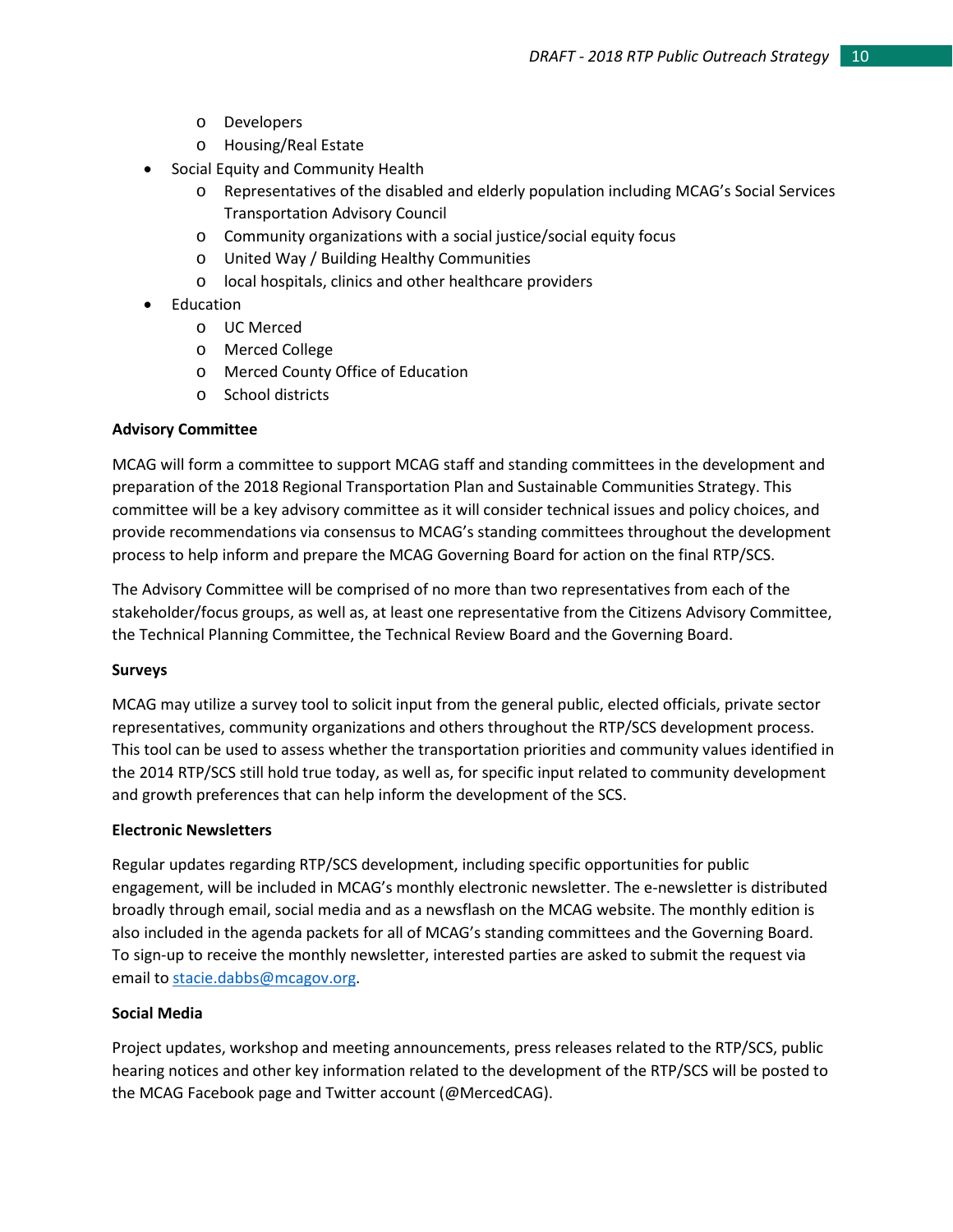#### **Website**

Several features of the MCAG website [\(www.mcagov.org\)](http://www.mcagov.org/) will be used to share information throughout the RTP/SCS development process. Dates and locations of workshops, meetings, public hearings and other events will be posted on the MCAG calendar. These postings are automatically linked and distributed by email to the distribution list populated by the 'Notify Me' feature on the website. They are also automatically posted to MCAG's social media accounts. In addition, the MCAG website will feature a 2018 RTP page where regular updates, schedules, agendas, presentations and other key information will be housed.

# **Regularly Scheduled Meetings**

The following lists of committees will be involved in the development of the RTP & SCS as outlined below:

MCAG's standing committees and board to be consulted/updated monthly:

- Citizens Advisory Committee Meets at 8:30am the first Friday of the month at MCAG, 369 W. 18th Street, Merced
- Technical Review Board Meets at 12:00pm the second Wednesday of the month at various locations throughout the county
- Governing Board Meets at 3:00pm the third Thursday of the month at various locations throughout the county

Other MCAG committees to be consulted or coordinated with periodically:

- Social Service Transportation Advisory Council
- Technical Planning Committee

Valleywide committees and boards that will be consulted or coordinated with as needed:

- Model Coordinating Committee/Programming Coordination Group
- San Joaquin Valley Regional Planning Agencies Executive Directors Committee
- Valley Blueprint Planners Network

# **Community Meetings**

MCAG staff will make presentations at existing meetings of community groups, service-clubs, organizations and associations throughout the various development stages of the RTP/SCS. The purpose of these presentations will be to educate, inform and solicit input from attendees.

# **Technical Working Group**

MCAG staff will consult and coordinate with technical staff from the seven member agencies to develop/draft technical portions of the plans that require specific expertise.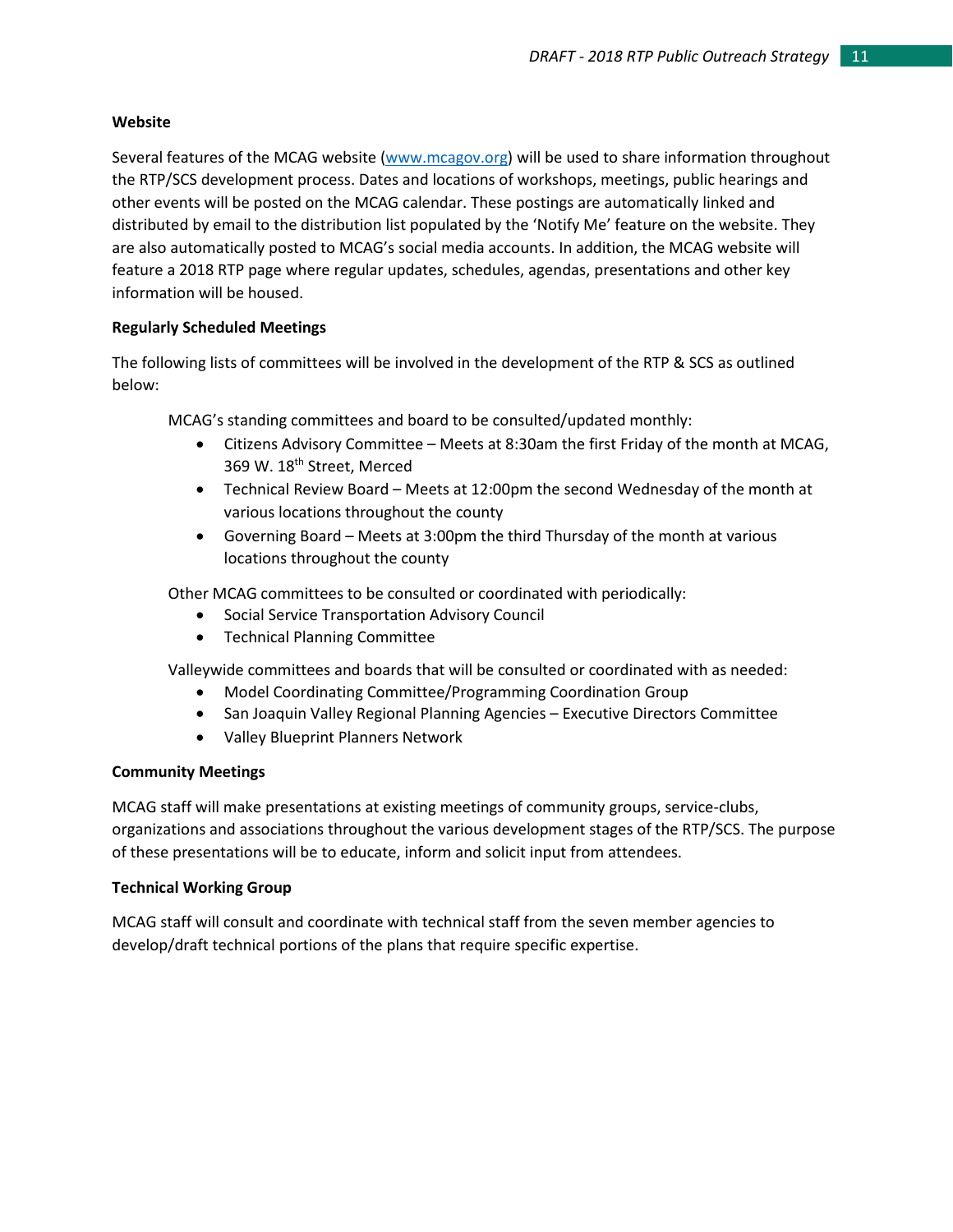# **Timeline**



# **V. PERFORMANCE MEASURES**

**Diversity –** Participants must represent a range of socioeconomic, ethnic and cultural, geographic and user (mode) groups. They must also include a range of people with varying interests: social service, business, environment, social justice/equity, etc.

- Targeted groups include all those listed within the section titled "Public Outreach Strategy Requirements" related to both the RTP and SCS public participation requirements, as well as, additional MCAG partners and contacts.
- Participating citizens should represent a cross-section of people of various interest, places of residence and primary modes of travel, as reported on surveys and comments or other communications received throughout the RTP/SCS development process.

**Reach –** The outreach effort should make every effort to include the greatest number of people possible. Different levels of participation will make it more inviting for people with a range of involvement preferences to join the discussion. The success of the outreach program will be measured by the following: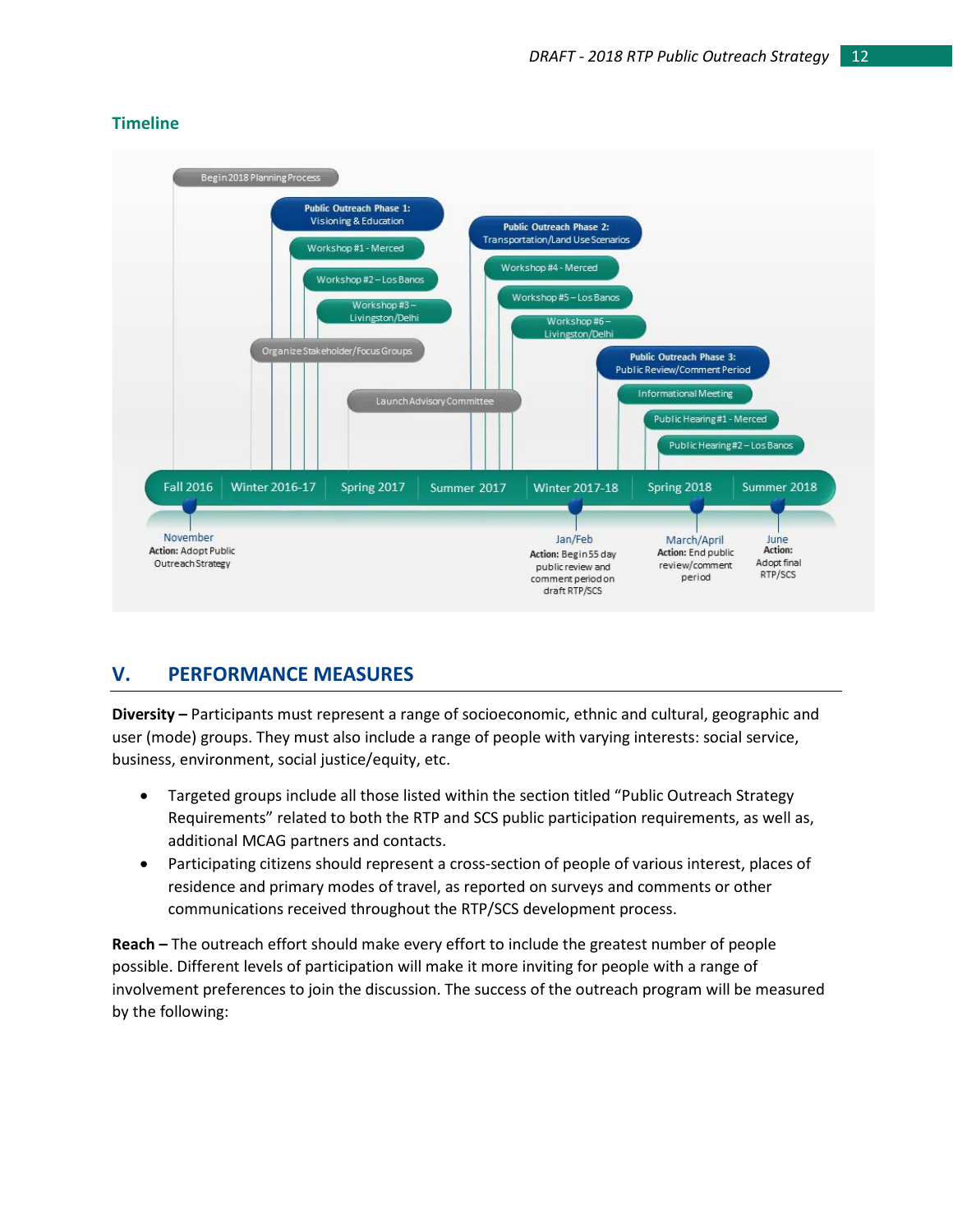- Number of comments received
- Number of individuals who actively participated in the outreach program, as measured by survey responses, focus group and workshop attendance, and comments received
- Number of presentations made to various audiences
- Number of visits of "views" to the MCAG RTP/SCS webpage and/or requests for information during active periods of the public outreach program
- Assessing active participation from residents or their representatives from urban and rural locations

**Accessibility**- Every effort should be made to ensure that anyone who wants to participate can do so. This goal can be met by taking the participation activities to where people already are located, whenever possible. It can also be met by providing ways to participate, regardless of an individual's language or ability to attend a meeting, access the internet, etc.

- Meetings are held throughout the region and during existing meeting dates/times whenever possible.
- All meeting locations are accessible by transit where transit services are offered.
- Meetings are linguistically accessible to all participants, with 3 working days advance request for translation services. Meeting announcements will offer translation services with advance notice to participants speaking any language with available professional translation services in the immediate area.
- All meetings are accessible under the requirements of the Americans with Disabilities Act (ADA).

**Impact** – The feedback received through this outreach and participation program should be analyzed and provided to the MCAG Governing Board wherever appropriate. Interested participants should be informed of the Board's actions. Decisions to not incorporate recommendations should be noted, with a rationale provided and ready to be discussed.

- All written comments received are logged, analyzed, summarized and communicated in time for consideration by staff and the MCAG Governing Board.
- All written comments are acknowledged in the form received so that the person making them knows whether his or her comment is reflected in the outcome of a Governing Board action.

**Education** – This outreach program is an opportunity for MCAG to inform a wide range of stakeholders and the public about transportation issues in the Merced County region, as well as the link to climate change and sustainable growth, among other issues. Each step of the process should include an educational element, whether it is about Merced County area transportation in general, specific projects being considered for including in the long-range plan or background on the outreach results to date.

**Participant Satisfaction** – Members of the public who take the time and energy to participate in this process should feel it was worth their while to join in the discussion. The following targeted performance measures are associated with each of the goal topics aforementioned.

- Majority of participants rate the MCAG outreach program as *excellent* or *good* in regards to the following categories (or other specific features to be determined):
	- o Accessibility (meeting locations, materials presented in appropriate languages for targeted audiences, etc)